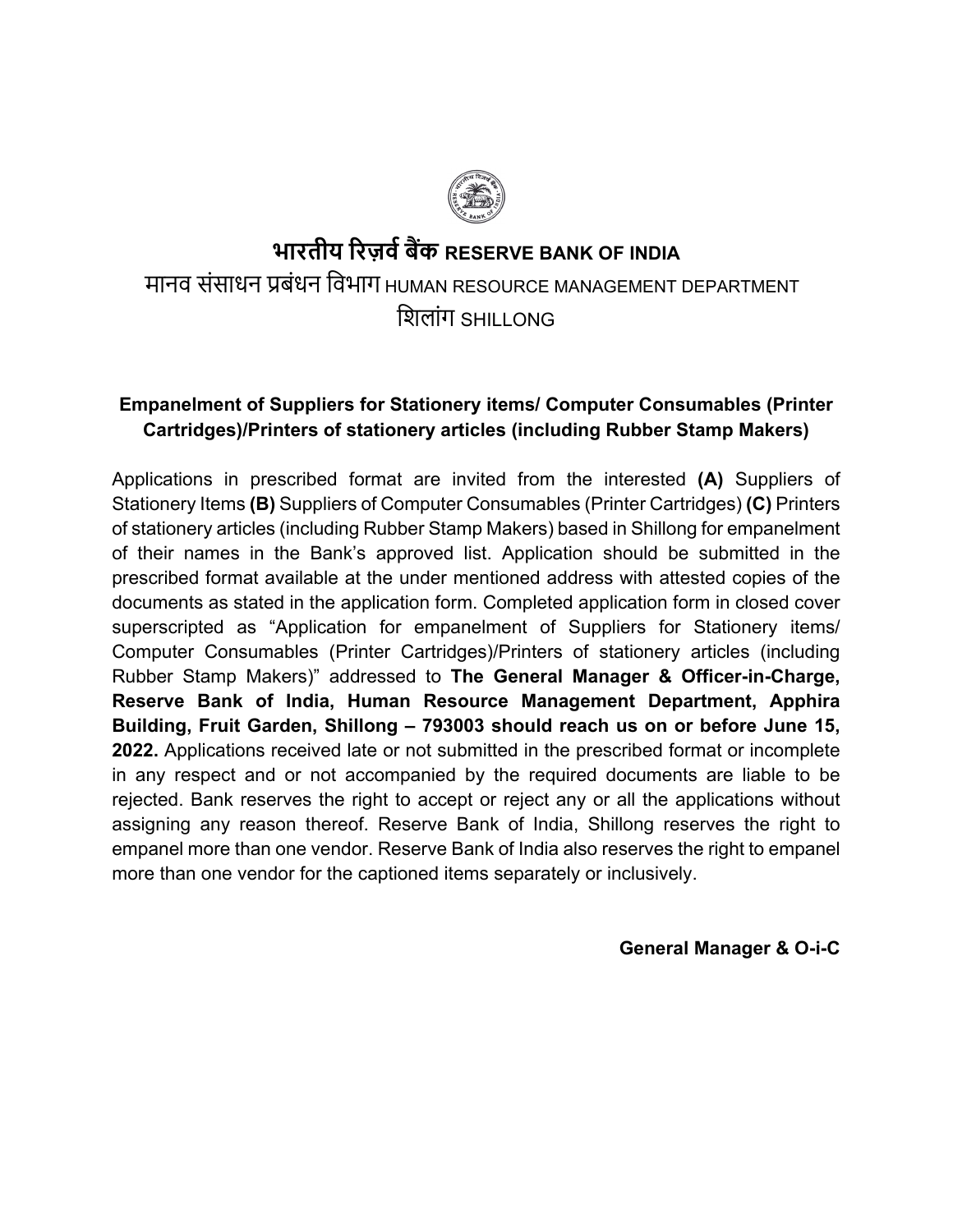

# **भारतीय �रज़व� ब�क RESERVE BANK OF INDIA**

# मानव संसाधन प्रबंधन िवभाग HUMAN RESOURCE MANAGEMENT DEPARTMENT

## िशलांग SHILLONG

## **Empanelment of Suppliers for Stationery items/ Computer Consumables (Printer Cartridges)/Printers of stationery articles (including Rubber Stamp Makers)**

Reserve Bank of India, Shillong invites applications in the prescribed format for empanelment of Suppliers for Stationery items/Computer Consumables (Printer Cartridges)/Printers of stationery articles (including Rubber Stamp Makers)

### **Pre-qualification criteria:**

- 1. The agency should be a sole proprietary concern (with a valid trade license), partnership firm or company and registered with Registrar of Firms/ Registrar of Companies wherever applicable and should have been in existence/operation for not less than 3 years
- 2. The agency should have Certificates in support of all Statutory Registrations
- 3. The agency should have preferably supplied stationery/ computer consumables for Govt./ Public Undertakings/Educational Institutions.
- 4. The agency should have filed income tax return for the last three years.
- 5. The agency should have recorded minimum turnover of ₹3 lakhs per annum during the last three financial years.
- 6. The agency should have Form of Banker's Certificate from a Scheduled Bank
- 7. Agency of copier/ printing paper suppliers/ printer cartridges should be authorized dealers/distributors.
- 8. The agency should be capable of supplying the items at the Bank's Office with no additional cost and even at short notice whenever necessary.
- 9. The agency should have GST Registration Certificate/PAN Card.
- 10.The agency should be based in Shillong.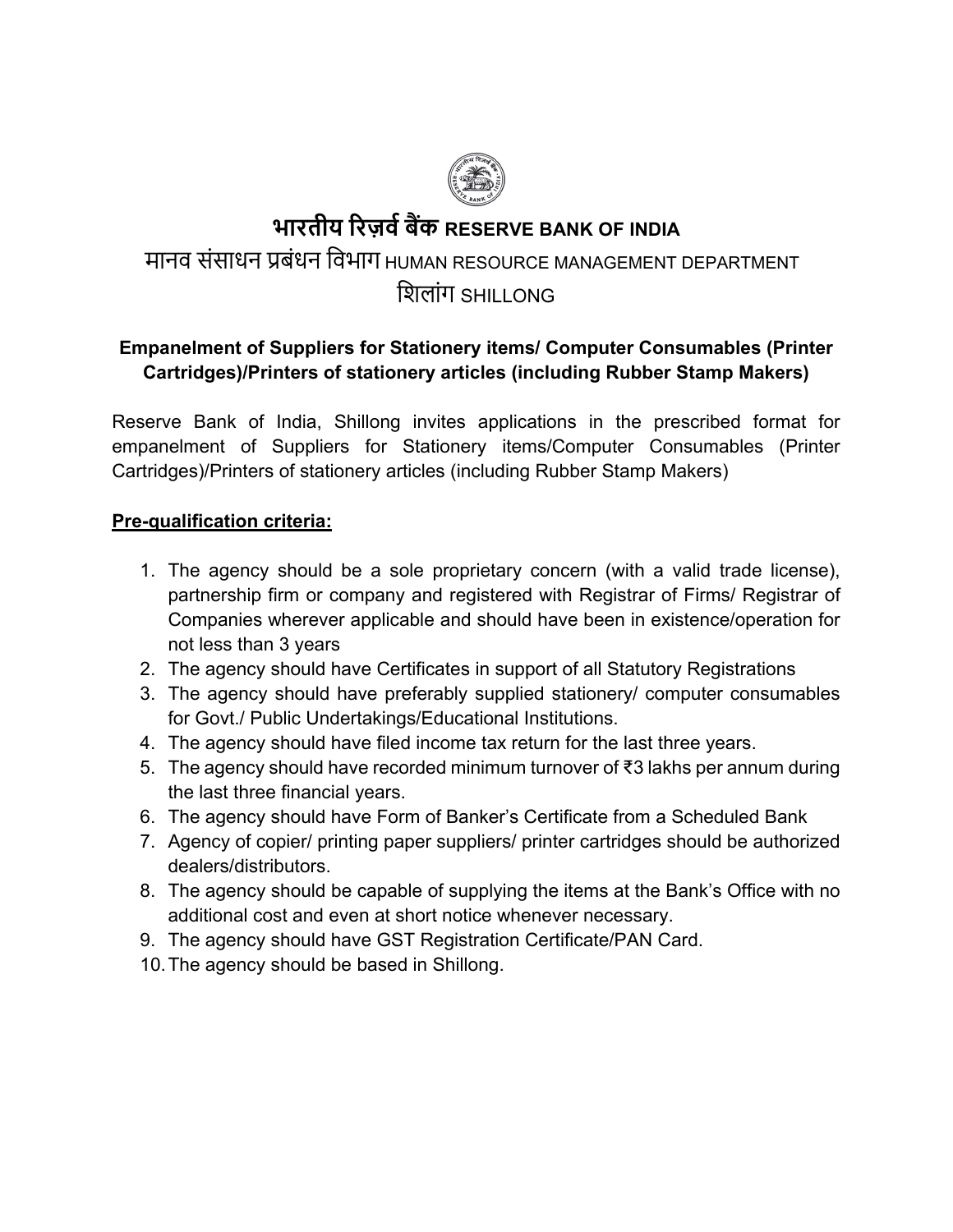### **Application for empanelment of Suppliers for Stationery items/ Computer Consumables (Printer Cartridges)/Printers of stationery articles (including Rubber Stamp Makers)**

| SI. No         | <b>Particulars</b>                                                                                                  |  |
|----------------|---------------------------------------------------------------------------------------------------------------------|--|
|                | Name of the Firm                                                                                                    |  |
| $\overline{2}$ | Nature of Firm<br>(Ltd. Company/Partnership) Attested<br>copy of Partnership Deed/ Certificate<br>of incorporation) |  |
| $\mathfrak{S}$ | <b>Year of Establishment</b>                                                                                        |  |
| $\overline{4}$ | Registration No./Trade License No.<br>(Copy)                                                                        |  |
| $\sqrt{5}$     | Registered Office Address                                                                                           |  |
| 6              | <b>Address for Communication</b>                                                                                    |  |
| $\overline{7}$ | Telephone No. of the Contact Person                                                                                 |  |
| 8              | Name of the Director/Proprietor<br>Partners with Address and Telephone<br>Nos.                                      |  |
| 9              | Annual Business turnover for the last<br>three years (Attested copy of the<br>balance sheet for last two years)     |  |
| 10             | Income Tax PAN/TAN No.                                                                                              |  |
| 11             | GST No. / GST Registration No.                                                                                      |  |
| 12             | Last Income Tax Clearance<br>Certificate (Attested Photocopy)                                                       |  |
| 13             | Name of bankers with Full Address                                                                                   |  |
| 14             | Are you associated with RBI in any<br>other contract in the past? If yes, give<br>details.                          |  |
| 15             | Are you having any contact with RBI?<br>If yes, give details.                                                       |  |